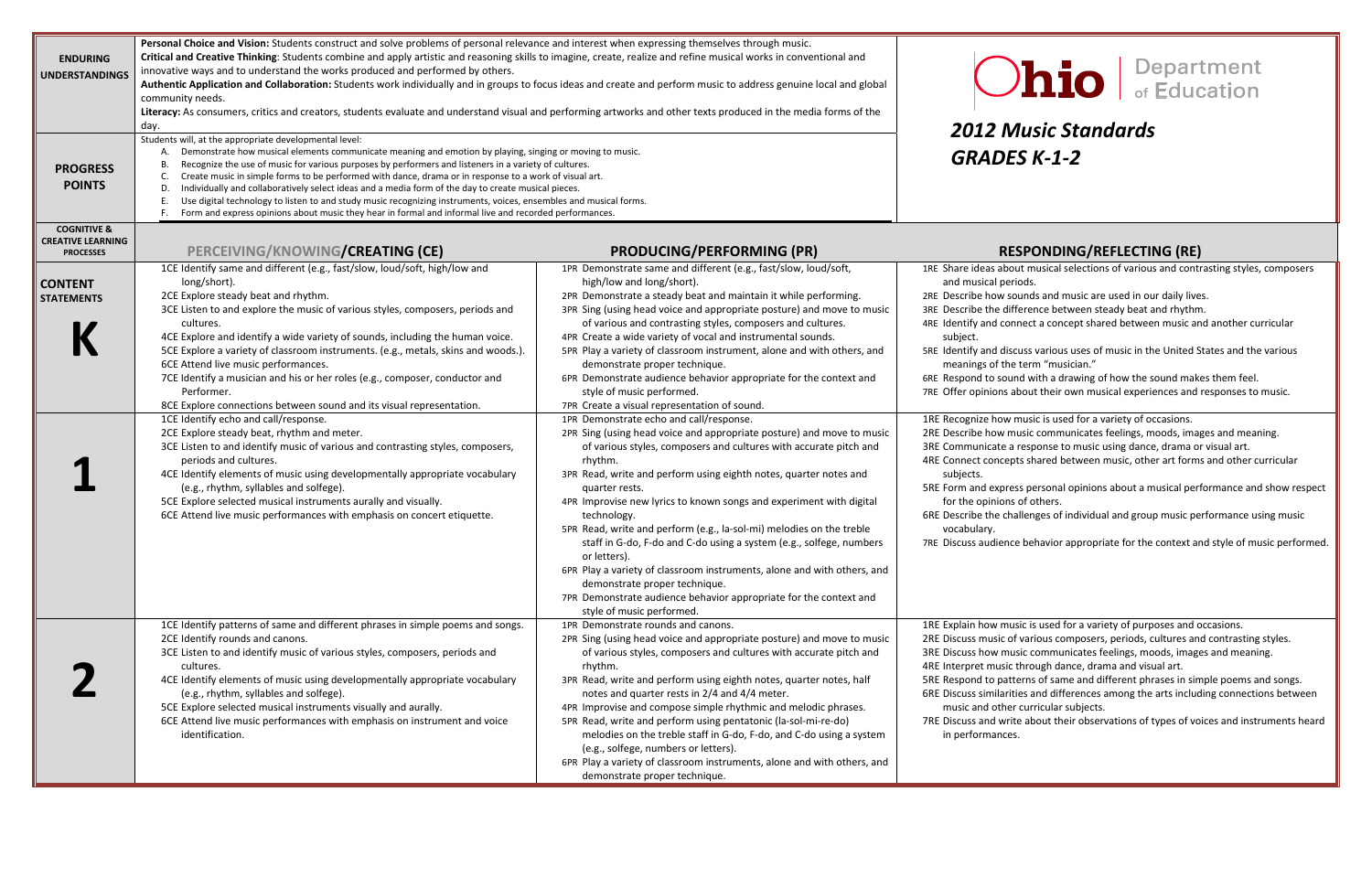## *Music Standards GRADES 3—4—5*

#### **PROCESSES PERCEIVING/KNOWING/CREATING (CE) PRODUCING/PERFORMING (PR) RESPONDING/REFLECTING (RE)**

iscuss the use of similarly-named elements (e.g. form, line, rhythm) her art forms.

cribe what they hear in selected pieces of music and compare their ose of others.

al preferences for specific musical selections using music vocabulary. nce etiquette associated with various musical performances and

In terms of how it communicates words, feelings, moods or images. retations of the same piece of music as they occur though dance, al art.

criteria and use it to critique their own performances and the performances

elements and subject matter of music connect with disciplines

e the connection between emotion and music in selected musical works. ation of musical instruments, voices, composers and forms using asic vocabulary.

e roles of musicians heard in various performance settings.

cted musical work using dance, drama or visual art.

| <b>ENDURING</b><br><b>UNDERSTANDINGS</b>                     | Personal Choice and Vision: Students construct and solve problems of personal relevance and interest when expressing themselves through music.<br>Critical and Creative Thinking: Students combine and apply artistic and reasoning skills to imagine, create, realize and refine musical works in conventional and<br>innovative ways and to understand the works produced and performed by others.<br>Authentic Application and Collaboration: Students work individually and in groups to focus ideas and create and perform music to address genuine local and<br>global community needs.<br>Literacy: As consumers, critics and creators, students evaluate and understand visual and performing artworks and other texts produced in the media forms of the<br>day.<br>Students will, at an appropriate developmental level: |                                                                                                                                                                                                                                                                                                                                                                                                                                                                                                                                                                                                                                                                                                                                                                                                                                    | D<br><b>Ohio</b><br>2012 Music Stan<br>GRADES 3-4-                                                                                                                                                                                                                                                                                                                                                                                  |
|--------------------------------------------------------------|------------------------------------------------------------------------------------------------------------------------------------------------------------------------------------------------------------------------------------------------------------------------------------------------------------------------------------------------------------------------------------------------------------------------------------------------------------------------------------------------------------------------------------------------------------------------------------------------------------------------------------------------------------------------------------------------------------------------------------------------------------------------------------------------------------------------------------|------------------------------------------------------------------------------------------------------------------------------------------------------------------------------------------------------------------------------------------------------------------------------------------------------------------------------------------------------------------------------------------------------------------------------------------------------------------------------------------------------------------------------------------------------------------------------------------------------------------------------------------------------------------------------------------------------------------------------------------------------------------------------------------------------------------------------------|-------------------------------------------------------------------------------------------------------------------------------------------------------------------------------------------------------------------------------------------------------------------------------------------------------------------------------------------------------------------------------------------------------------------------------------|
| <b>PROGRESS</b><br><b>POINTS</b>                             | A. Sing and play instruments, focusing on how musical elements such as tempo, beat, rhythm, pitch, form, harmony and timbre create meaning.<br>Listen to and perform a wide variety of music from multiple cultures focusing on the historical and cultural significance of the works.<br>В.<br>Identify and classify voices, musical instruments, roles and careers of musicians.<br>C.<br>Relate historical information from the study of music to other art forms and disciplines outside the arts.<br>D.<br>Develop criteria to evaluate solo and group performances of music.<br>Ε.                                                                                                                                                                                                                                           |                                                                                                                                                                                                                                                                                                                                                                                                                                                                                                                                                                                                                                                                                                                                                                                                                                    |                                                                                                                                                                                                                                                                                                                                                                                                                                     |
| <b>COGNITIVE &amp; CREATIVE</b><br><b>LEARNING PROCESSES</b> | PERCEIVING/KNOWING/CREATING (CE)                                                                                                                                                                                                                                                                                                                                                                                                                                                                                                                                                                                                                                                                                                                                                                                                   | <b>PRODUCING/PERFORMING (PR)</b>                                                                                                                                                                                                                                                                                                                                                                                                                                                                                                                                                                                                                                                                                                                                                                                                   | <b>RESPONDING/I</b>                                                                                                                                                                                                                                                                                                                                                                                                                 |
| <b>CONTENT</b><br><b>STATEMENTS</b>                          | 1CE Visually and aurally, identify the four families of orchestral instruments.<br>2CE Identify and discriminate between sounds produced by various<br>instruments and the human voice.<br>3CE Listen to and identify the music of different composers of world cultures.<br>4CE Identify and respond to simple music forms (e.g., AB, ABA).<br>5CE Identify elements of music using developmentally appropriate vocabulary.<br>6CE Identify careers in music including composing, performing and conducting                                                                                                                                                                                                                                                                                                                       | 1PR Sing a varied repertoire with accurate rhythm and pitch<br>individually and with others.<br>2PR Follow and respond to the cues of a conductor.<br>3PR Use the head voice to produce a light, clear sound while<br>maintaining appropriate posture.<br>4PR Play a variety of classroom instruments with proper technique.<br>5PR Sing, move and respond to music from world cultures and<br>different composers.<br>6PR Improvise and compose simple rhythmic and melodic phrases.<br>7PR Read, write and perform using eighth notes, quarter notes, half<br>notes and quarter rests in 2/4, 3/4 and 4/4 meter.<br>8PR Read, write and perform in treble clef a extended pentatonic<br>melodies in G, F and C.<br>9PR Demonstrate appropriate audience etiquette at live performances.                                          | 1RE Compare and discuss the use of simi<br>in music and other art forms.<br>2RE Notice and describe what they hear<br>responses to those of others.<br>3RE Explain personal preferences for spe<br>4RE Evaluate audience etiquette associa<br>settings.<br>5RE Analyze music in terms of how it cor<br>6RE Compare interpretations of the sam<br>drama, and visual art.<br>7RE Create criteria and use it to critique<br>of others. |
|                                                              | 1CE Classify instruments by the four families of the orchestra.<br>2CE Describe the way sound is produced by various instruments and the human<br>voice<br>3CE Listen, identify and respond to music of different composers and world<br>cultures.<br>4CE Discuss the lives and times of composers from various historical periods.<br>5CE Identify and respond to basic music forms (e.g., AABA and rondo).<br>6CE Identify elements of music using developmentally appropriate vocabulary.<br>7CE Describe the roles of musicians in various music settings.<br>8CE Describe the use of technology and digital tools in music.                                                                                                                                                                                                   | 1PR Sing a varied repertoire with accurate rhythm and pitch and<br>expressive qualities individually and with others.<br>2PR Use the head voice to produce a light, clear sound employing<br>breath support and maintaining appropriate posture.<br>3PR Play a variety of classroom instruments with proper technique.<br>4PR Sing, move and respond to music from world cultures and<br>different composers.<br>5PR Improvise and compose short compositions using a variety of<br>classroom instruments and sound sources.<br>6PR Read, write and perform using sixteenth through whole note<br>values including syncopated rhythms in 2/4, 3/4 and 4/4 meter.<br>7PR Read, write and perform in treble clef extended pentatonic<br>melodies G, F and C.<br>8PR Demonstrate appropriate audience etiquette at live performances. | 1RE Explain how the elements and subje<br>outside the arts.<br>2RE Describe the connection between er<br>3RE Explain classification of musical instr<br>appropriate music vocabulary.<br>4RE Discuss the roles of musicians heard<br>5RE Interpret a selected musical work us<br>6RE Use constructive feedback to improv                                                                                                            |
|                                                              | 1CE Explore and identify musical instruments from different historical periods<br>and world cultures.<br>2CE Listen to, identify, and respond to music of different composers, historical<br>periods and world cultures.<br>3CE Identify terms related to form (e.g., DC al Fine; DC dal Segno; DS al Coda;<br>repeat signs, first and second endings).<br>4CE Recognize and identify longer music forms (e.g., sonata, 12-bar blues, and<br>theme and variations).<br>5CE Identify elements of music including tonality, dynamics, tempo and meter,<br>using music vocabulary.<br>6CE Differentiate between melody and harmony.<br>7CE Identify patterns of whole and half steps in a major scale.                                                                                                                                | 1PR Sing a varied repertoire with accurate rhythm and pitch,<br>appropriate expressive qualities, good posture and breath control.<br>2PR Perform, on instruments, a varied repertoire with accurate rhythm<br>and pitch, appropriate expressive qualities, good posture and<br>breath control.<br>3PR Improvise, compose and arrange music.<br>4PR Use technology and the media arts to create and perform music.<br>5PR Read, write and perform rhythm patterns (e.g., 2/4, 3/4 and 4/4<br>meter) using sixteenth through whole notes including dotted half-<br>note and syncopated rhythms.<br>6PR Read, write and perform diatonic melodies and the major scale on<br>the treble staff.<br>7PR Demonstrate appropriate audience etiquette at live performances.                                                                | 1RE Justify personal preferences for cert<br>and musical genres both orally and i<br>2RE Discuss contributions of musical eler<br>self and others.<br>3RE Describe how the process of learning<br>other subject areas.<br>4RE Defend interpretations of music via<br>vocabulary.<br>5RE Consider and articulate the influenc<br>6RE Develop and apply criteria for critiqu<br>recorded music.                                       |



constructive feedback to improve and refine musical performance and response.

I preferences for certain musical pieces, performances, composers nres both orally and in writing.

Discuss contributions of musical elements to aesthetic qualities in performances of

he process of learning in music connects to learning in other arts and reas.

etations of music via dance, drama and visual art using appropriate

rticulate the influence of technology on music careers.

ply criteria for critiquing more complex performances of live and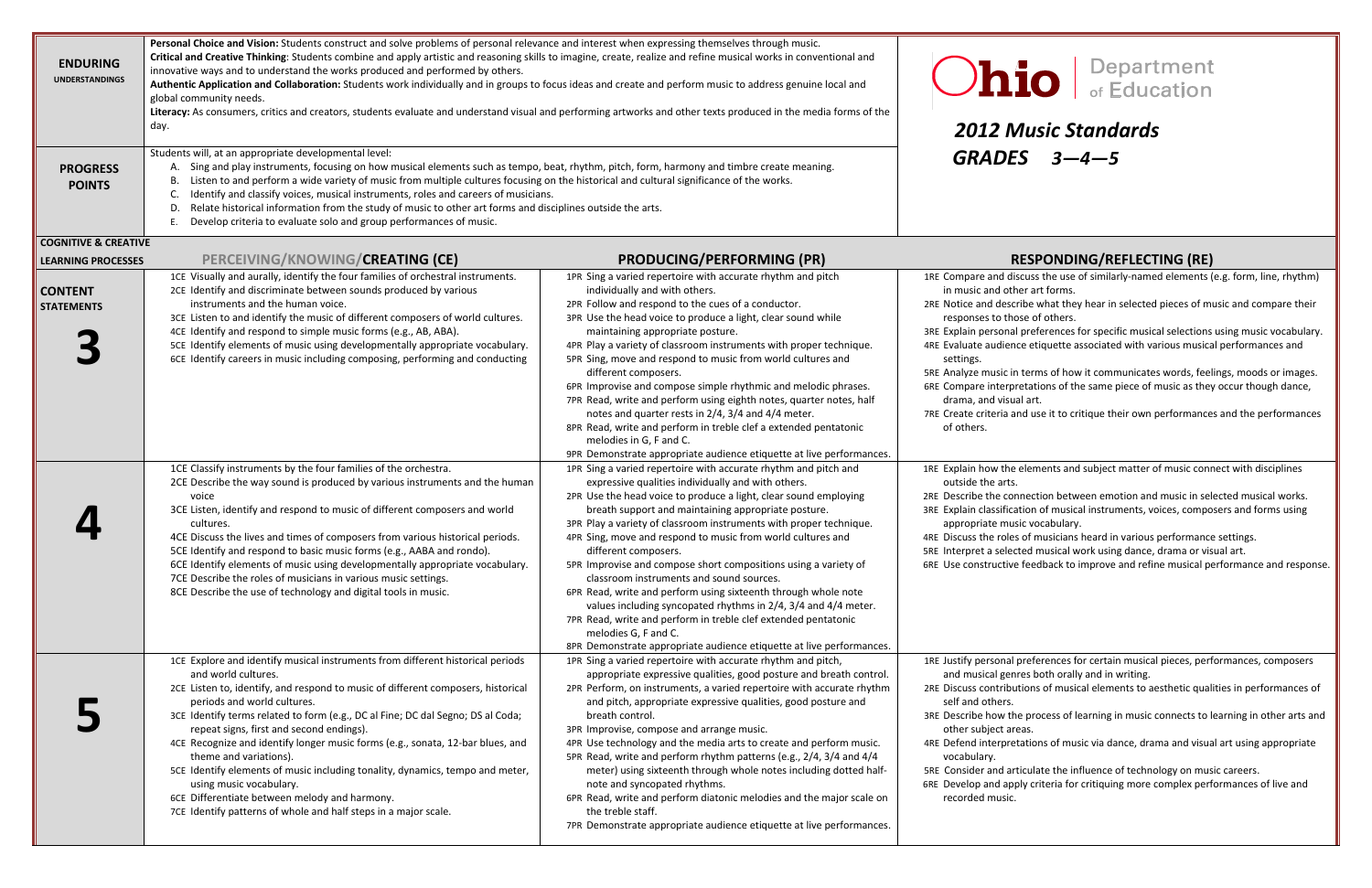## day. *2012 Music Standards Grades 6*

#### **PERCEIVING/KNOWING/CREATING (CE) PRODUCING/PERFORMING (PR) RESPONDING/REFLECTING (RE)**

ia to evaluate the quality and effectiveness of music performances and including their own.

ariety of live or recorded music performances.

the importance of music in everyday life.

that music relates to other art forms using appropriate terminology. contrast subject matter common to music and other subject areas. ply skills developed in music (e.g., critical thinking, collaboration) to es.

expleria to evaluate the quality and effectiveness of music and composition including their own.

contrast a variety of live or recorded music performances using udience etiquette.

ia based on elements of music to support personal preferences for works.

nd why people use and respond to music.

contrast the meaning of common terms and processes used in various

expleria to evaluate quality and effectiveness of personal and selected ances and compositions and identify areas for improvement.

contrast a varied repertoire of music on the basis of how elements of e used to create meaning and expression.

contrast selected composers and their works.

nusic performance and settings affect audience response.

based on elements of music to support personal preferences for al works.

mon terms and contrasting definitions used for various artistic I in music and other art forms.

 roles of composers, performers and others involved in music are o or different from those in other art forms.

| <b>ENDURING</b><br><b>UNDERSTANDINGS</b><br>Students will, at an<br>appropriate<br>developmental level:<br><b>PROGRESS</b><br><b>POINTS</b> | Personal Choice and Vision: Students construct and solve problems of personal relevance and interest when expressing themselves through music.<br>Critical and Creative Thinking: Students combine and apply artistic and reasoning skills to imagine, create, realize and refine musical works in conventional and<br>innovative ways and to understand the works produced and performed by others.<br>Authentic Application and Collaboration: Students work individually and in groups to focus ideas and create and perform music to address genuine local and<br>global community needs.<br>Literacy: As consumers, critics and creators, students evaluate and understand visual and performing artworks and other texts produced in the media forms of the<br>day.<br>Analyze, practice and perform a musical selection independently or collaboratively with technical accuracy and expression.<br>А.<br>Read, write, improvise and describe music using standard musical notation and vocabulary.<br>В.<br>Apply problem-solving and critical thinking skills to music listening and performing by adapting music to fit the context, story, setting and medium.<br>Classify and describe composers and historical musical periods, including classical, popular and traditional American music and musical and cultural<br>D.<br>blends.<br>Compare and contrast ways that the subject matter in musical selections relates to other disciplines. |                                                                                                                                                                                                                                                                                                                                                                                                                                                                                                                                                                                                                                                                                                                                                                                                                | De<br>Dhio<br><b>2012 Music Star</b><br>Grades $6 - 7 - 8$                                                                                                                                                                                                                                                                                                                                                                                                                                                                              |
|---------------------------------------------------------------------------------------------------------------------------------------------|-------------------------------------------------------------------------------------------------------------------------------------------------------------------------------------------------------------------------------------------------------------------------------------------------------------------------------------------------------------------------------------------------------------------------------------------------------------------------------------------------------------------------------------------------------------------------------------------------------------------------------------------------------------------------------------------------------------------------------------------------------------------------------------------------------------------------------------------------------------------------------------------------------------------------------------------------------------------------------------------------------------------------------------------------------------------------------------------------------------------------------------------------------------------------------------------------------------------------------------------------------------------------------------------------------------------------------------------------------------------------------------------------------------------------------------------------------------|----------------------------------------------------------------------------------------------------------------------------------------------------------------------------------------------------------------------------------------------------------------------------------------------------------------------------------------------------------------------------------------------------------------------------------------------------------------------------------------------------------------------------------------------------------------------------------------------------------------------------------------------------------------------------------------------------------------------------------------------------------------------------------------------------------------|-----------------------------------------------------------------------------------------------------------------------------------------------------------------------------------------------------------------------------------------------------------------------------------------------------------------------------------------------------------------------------------------------------------------------------------------------------------------------------------------------------------------------------------------|
|                                                                                                                                             | Expand the use of technology and the media arts through music research, composition and performance.                                                                                                                                                                                                                                                                                                                                                                                                                                                                                                                                                                                                                                                                                                                                                                                                                                                                                                                                                                                                                                                                                                                                                                                                                                                                                                                                                        |                                                                                                                                                                                                                                                                                                                                                                                                                                                                                                                                                                                                                                                                                                                                                                                                                |                                                                                                                                                                                                                                                                                                                                                                                                                                                                                                                                         |
| <b>COGNITIVE AND CREATIVE LEARNING</b>                                                                                                      | PERCEIVING/KNOWING/CREATING (CE)                                                                                                                                                                                                                                                                                                                                                                                                                                                                                                                                                                                                                                                                                                                                                                                                                                                                                                                                                                                                                                                                                                                                                                                                                                                                                                                                                                                                                            | <b>PRODUCING/PERFORMING (PR)</b>                                                                                                                                                                                                                                                                                                                                                                                                                                                                                                                                                                                                                                                                                                                                                                               | <b>RESPONDING</b>                                                                                                                                                                                                                                                                                                                                                                                                                                                                                                                       |
| <b>CONTENT</b><br><b>STATEMENTS</b>                                                                                                         | 1CE Describe distinguishing characteristics of music forms (e.g., verse-refrain,<br>AB, ABA, rondo, canon, theme and variation) from various cultures and<br>historical periods.<br>2CE Identify instruments used in Western and world music ensembles.<br>3CE Identify different functions and uses of music in American and other<br>cultures.<br>4CE Identify the major periods, genres and composers in the development of<br>Western and non-Western music.<br>5CE Distinguish between and among the use of dynamics, meter, tempo and<br>tonality in various pieces through active listening.<br>6CE Describe roles and skills musicians assume in various cultures and settings.                                                                                                                                                                                                                                                                                                                                                                                                                                                                                                                                                                                                                                                                                                                                                                     | 1PR Independently or collaboratively, perform with good posture and<br>breath control a varied repertoire of music representing diverse<br>cultures with appropriate dynamics and tempo.<br>2PR Play a variety of classroom instruments, independently or<br>collaboratively, with increasingly complex rhythms and melodic<br>phrases.<br>3PR Improvise, compose and arrange music.<br>4PR Respond appropriately to the cues of a conductor.<br>5PR Read, write, perform and compose rhythm patterns and simple<br>melodies in 2/4, 3/4, 4/4 and 6/8 meter.<br>6PR Attend live performances and demonstrate appropriate audience<br>etiquette.                                                                                                                                                                | 1RE Develop criteria to evaluate the quality a<br>compositions including their own.<br>2RE Reflect on a variety of live or recorded n<br>3RE Communicate the importance of music i<br>4RE Describe ways that music relates to othe<br>5RE Compare and contrast subject matter co<br>6RE Explain and apply skills developed in mu<br>other disciplines.                                                                                                                                                                                  |
|                                                                                                                                             | 1CE Recognize, identify and demonstrate form in world music (e.g., Western<br>and non-Western) and popular music.<br>2CE Identify the style and historical period of various music examples.<br>3CE Recognize and identify historical and cultural contexts (e.g., time and place<br>of a music event) that have influenced music.<br>4CE Identify key signatures of major scales.<br>5CE Describe a varied repertoire of music with appropriate music vocabulary.<br>6CE Identify various careers for musicians (e.g., in education, entertainment<br>and technical support).                                                                                                                                                                                                                                                                                                                                                                                                                                                                                                                                                                                                                                                                                                                                                                                                                                                                              | 1PR Independently or collaboratively, perform a varied repertoire of<br>music, representing diverse genres and cultures and showing<br>expression and technical accuracy at a level that includes modest<br>ranges and changes of tempo, key and meter.<br>2PR Perform accurately, independently or collaboratively, with good<br>posture producing an appropriate tone quality.<br>3PR Improvise, compose and arrange music.<br>4PR Read, write and perform rhythmic (including dotted rhythms) and<br>melodic patterns in a variety of meters.<br>5PR Notate concert pitch major scales (i.e., Band C, F, Bb, Eb, Ab;<br>Strings: A, D, G, C, F).<br>6PR Read and notate melodies in treble and bass clef using key<br>signatures.                                                                           | 1RE Apply multiple criteria to evaluate the q<br>performance and composition including<br>2RE Compare and contrast a variety of live o<br>appropriate audience etiquette.<br>3RE Develop criteria based on elements of m<br>specific music works.<br>4RE Explain how and why people use and res<br>5RE Compare and contrast the meaning of co<br>arts disciplines.                                                                                                                                                                      |
|                                                                                                                                             | 1CE Examine contemporary music styles and describe the distinctive<br>characteristics in a repertoire of exemplary works.<br>2CE Discuss how current developments in music reflect society in reference to<br>the local community and larger world.<br>3CE Identify intervals and concert pitches in major and natural minor scales.<br>4CE Identify components of larger music works (e.g., symphony, mass,<br>concerto).<br>5CE Identify and describe non-performing careers in music.<br>6CE Describe ways that technology and the media arts are used to create<br>perform and listen to music.                                                                                                                                                                                                                                                                                                                                                                                                                                                                                                                                                                                                                                                                                                                                                                                                                                                         | 1PR Perform a varied repertoire of music, independently or<br>collaboratively representing diverse genres and cultures and<br>showing expression and technical accuracy at a level that includes<br>more advanced ranges and changes of tempo, key and meter.<br>2PR Perform, independently or collaboratively, with good posture<br>producing an appropriate tone quality.<br>3PR Improvise, compose and arrange music.<br>4PR Demonstrate the common beat patterns used by conductors.<br>5PR Read, write and perform rhythmic (including dotted rhythms) and<br>melodic patterns in a variety of meters.<br>6PR Perform concert pitch major scales (e.g., Band: C, F, Bb, Eb, Ab<br>Strings: A, D, G, C, F).<br>7PR Demonstrate and use technology and media arts to create,<br>perform and research music. | 1RE Apply multiple criteria to evaluate qualit<br>music performances and compositions a<br>2RE Compare and contrast a varied repertoir<br>music are used to create meaning and e<br>3RE Compare and contrast selected compose<br>4RE Express how music performance and set<br>5RE Apply criteria based on elements of mus<br>specific musical works.<br>6RE Compare common terms and contrastin<br>elements used in music and other art fo<br>7RE Describe how roles of composers, perfor<br>similar to or different from those in othe |

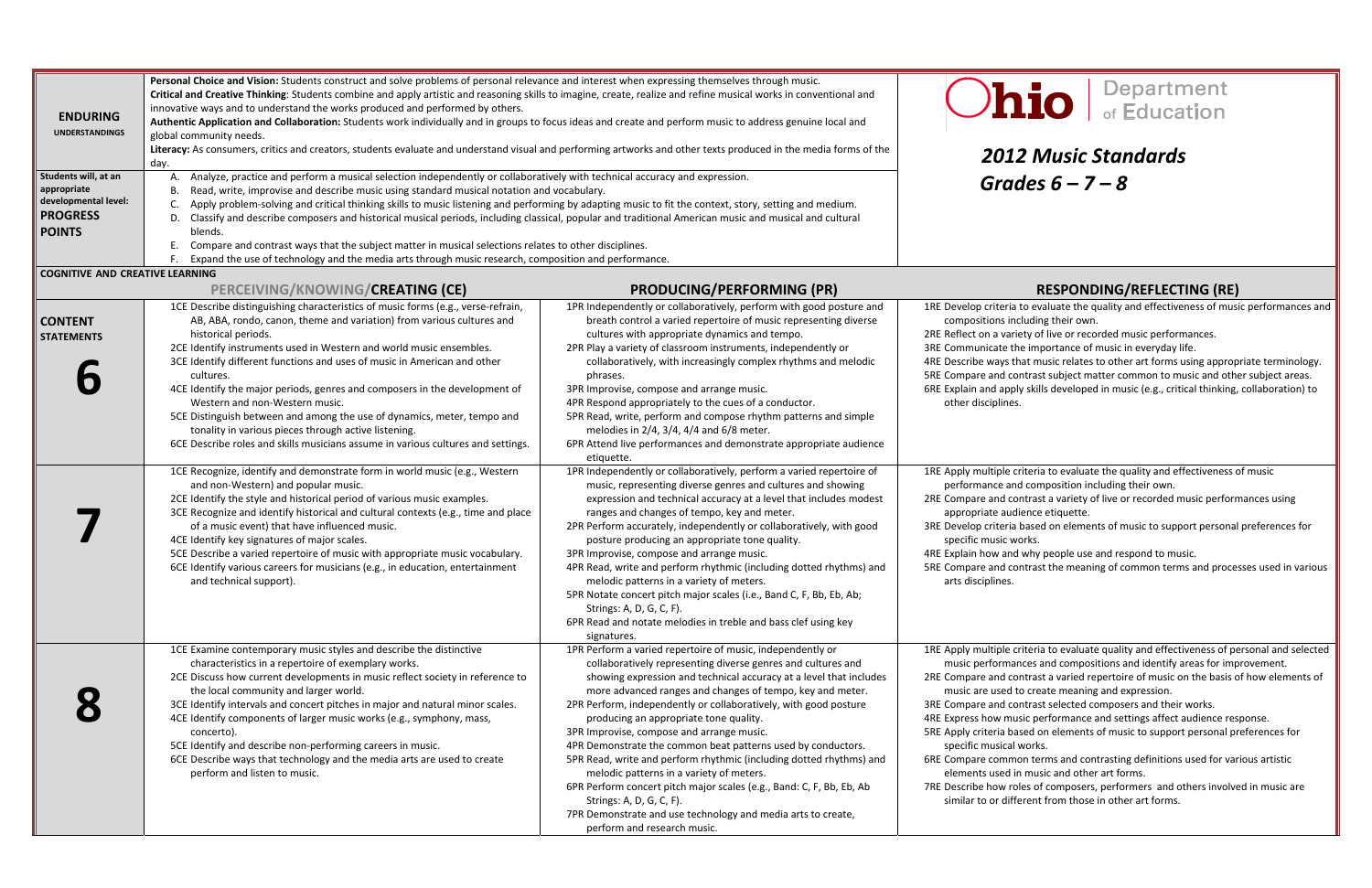## *2012 Music Standards GRADES 9 thru*

#### **PROCESSES PERCEIVING/KNOWING/CREATING (CE) PRODUCING/PERFORMING (PR) RESPONDING/REFLECTING (RE)**

Issessment practices that can help demonstrate their learning ress made in music.

to aesthetic qualities of a performance using music terminology. e how people from different backgrounds and cultures use and respond

e the use of the elements of music as relative to expression in a varied e of music.

 the use of elements of music as they relate to expression in <sup>a</sup> varied e of music.

ate technology when possible in assessing music performances.

| <b>ENDURING</b><br><b>UNDERSTANDINGS</b>                             | Personal Choice and Vision: Students construct and solve problems of personal relevance and interest when expressing themselves through music.<br>Critical and Creative Thinking: Students combine and apply artistic and reasoning skills to imagine, create, realize and refine musical works in conventional and<br>innovative ways and to understand the works produced and performed by others.<br>Authentic Application and Collaboration: Students work individually and in groups to focus ideas and create and perform music to address genuine local and global<br>community needs.<br>Literacy: As consumers, critics and creators, students evaluate and understand visual and performing artworks and other texts produced in the media forms of the<br>day.                                                                                                                                                                                                                                                                                                                                                                                                                                                     | <b>Ohio</b>                                                                                                                                                                                                                                                                                                                                                                                                                                                                                                                                                                                                                                                                                                                                                                                                                                                                            |                                                                                                                                                                                                                                                                                                                                                                                                                                                   |
|----------------------------------------------------------------------|-------------------------------------------------------------------------------------------------------------------------------------------------------------------------------------------------------------------------------------------------------------------------------------------------------------------------------------------------------------------------------------------------------------------------------------------------------------------------------------------------------------------------------------------------------------------------------------------------------------------------------------------------------------------------------------------------------------------------------------------------------------------------------------------------------------------------------------------------------------------------------------------------------------------------------------------------------------------------------------------------------------------------------------------------------------------------------------------------------------------------------------------------------------------------------------------------------------------------------|----------------------------------------------------------------------------------------------------------------------------------------------------------------------------------------------------------------------------------------------------------------------------------------------------------------------------------------------------------------------------------------------------------------------------------------------------------------------------------------------------------------------------------------------------------------------------------------------------------------------------------------------------------------------------------------------------------------------------------------------------------------------------------------------------------------------------------------------------------------------------------------|---------------------------------------------------------------------------------------------------------------------------------------------------------------------------------------------------------------------------------------------------------------------------------------------------------------------------------------------------------------------------------------------------------------------------------------------------|
| <b>PROGRESS</b><br><b>POINTS</b>                                     | Students will at an appropriate developmental level:<br>Develop vocal and/or instrumental solo and/or ensemble performance skills to include performance through traditional classical and other notations (e.g.<br>А.<br>chord symbols in jazz).<br>Articulate a personal philosophy of music including personal valuing, musical preferences and involvement.<br>В.<br>C.<br>Develop, analyze and apply appropriate criteria to evaluating pieces of music and musical performances within and outside the classroom.<br>D.<br>Read, write, improvise, compose and describe varied types of musical repertoire using vocabulary that demonstrates an understanding of the language of<br>music appropriate to the genre and culture.<br>E.<br>Recognize the roles of vocational and avocational musicians in learning, creating and performing across history and cultures, with focus on the function of<br>music in society.<br>Use multimedia including media arts and music technology to create, analyze, rehearse, present, record and disseminate music of a variety of styles.<br>F.<br>G.<br>Apply study, performance and collaborative skills learned and used in music to other arts and non-arts subject areas. |                                                                                                                                                                                                                                                                                                                                                                                                                                                                                                                                                                                                                                                                                                                                                                                                                                                                                        | <b>2012 Music Stand</b><br><b>GRADES</b> 9 thru 12                                                                                                                                                                                                                                                                                                                                                                                                |
| <b>COGNITIVE &amp; CREATIVE</b>                                      |                                                                                                                                                                                                                                                                                                                                                                                                                                                                                                                                                                                                                                                                                                                                                                                                                                                                                                                                                                                                                                                                                                                                                                                                                               |                                                                                                                                                                                                                                                                                                                                                                                                                                                                                                                                                                                                                                                                                                                                                                                                                                                                                        |                                                                                                                                                                                                                                                                                                                                                                                                                                                   |
| <b>LEARNING PROCESSES</b>                                            | PERCEIVING/KNOWING/CREATING (CE)                                                                                                                                                                                                                                                                                                                                                                                                                                                                                                                                                                                                                                                                                                                                                                                                                                                                                                                                                                                                                                                                                                                                                                                              | <b>PRODUCING/PERFORMING (PR)</b>                                                                                                                                                                                                                                                                                                                                                                                                                                                                                                                                                                                                                                                                                                                                                                                                                                                       | <b>RESPONDING/RE</b>                                                                                                                                                                                                                                                                                                                                                                                                                              |
| <b>CONTENT</b><br><b>STATEMENTS</b><br><b>HS</b><br><b>Beginning</b> | 1CE Define vocabulary in all rehearsed and performed music.<br>2CE Identify musical terms and symbols for articulation and expression.<br>3CE Recognize and describe the elements of music.<br>4CE Listen to and compare various musical styles from the United States, other<br>cultures and historical periods.<br>5CE Identify musical forms used in vocal and instrumental genres from various<br>historical periods.<br>6CE Identify the social contexts from which music of various cultures evolved.<br>7CE Identify aurally basic harmonic progressions in selected repertoire.<br>8CE Explain the role of technology in researching, creating, performing and<br>listening to music.                                                                                                                                                                                                                                                                                                                                                                                                                                                                                                                                 | 1PR Perform a varied repertoire of music representing diverse genres<br>and cultures alone and in ensembles.<br>2PR Prepare and accurately perform a varied repertoire of ensemble<br>music.<br>3PR Demonstrate sight-reading abilities at a beginning level of<br>complexity at least to the level found in the literature chosen for<br>performance.<br>4PR Demonstrate technical accuracy, appropriate tone quality,<br>articulation, intonation and expression for the works being<br>performed with good posture and breath control.<br>5PR Respond appropriately to the cues of the conductor or section<br>leader.<br>6PR Improvise over drones or simple chord progressions.<br>7PR Incorporate technology and media arts in performing or recording<br>music.<br>8PR Compose and notate a simple melody as well as a melodic variation<br>using traditional or digital media. | 1RE Identify assessment practices that can<br>and progress made in music.<br>2RE Respond to aesthetic qualities of a per<br>3RE Examine how people from different ba<br>to music.<br>4RE Evaluate the use of the elements of m<br>repertoire of music.<br>5RE Describe the impact of music technold<br>6RE Investigate the ethical and legal issues<br>musical works (e.g. audio and video re                                                     |
| <b>HS</b><br><b>Developing</b>                                       | 1CE Interpret articulations, expressive symbols and terms while performing.<br>2CE Identify and trace the development of music forms across historical periods.<br>3CE Listen to, analyze and describe various music works on the basis of their<br>stylistic qualities and the historical and cultural contexts in which they were<br>created.<br>4CE Describe the elements of music and their functions.<br>5CE Identify traditional harmonic progressions in selected repertoire.<br>6CE Identify modality aurally and visually.<br>7CE Identify musical forms used in vocal and instrumental genres from world<br>cultures.<br>8CE Describe how music reflects the social and political events of history and the<br>role of the musician in history and culture.                                                                                                                                                                                                                                                                                                                                                                                                                                                         | 1PR Sing or play an increasingly varied repertoire of music representing<br>diverse genres and cultures, alone and in ensembles.<br>2PR Prepare and accurately perform a varied repertoire of ensemble<br>music.<br>3PR Demonstrate sight-reading abilities at a developing level of<br>complexity equal to or above the level of complexity found in the<br>literature chosen for performance.<br>4PR Demonstrate ensemble skills (e.g., balance, intonation, rhythmic<br>unity and phrasing) while performing in a group.<br>5PR Improvise over simple chord progressions provided by the<br>instructor.<br>6PR Incorporate technology and media arts in creating, composing and<br>arranging music.<br>7PR Create and notate a harmonization of a simple melody using<br>traditional or digital media.                                                                              | 1RE Apply assessment practices to demon<br>their development of music skill and n<br>2RE Describe how the use of elements of r<br>music selection.<br>3RE Discuss how the purpose, meaning an<br>impact of life experiences.<br>4RE Analyze and determine the correct teo<br>hand position, embouchure, vocal pla<br>production.<br>5RE Describe the use of elements of music<br>repertoire of music.<br>6RE Incorporate technology when possible |

# hio **Bepartment**

 the impact of music technology and innovation upon music careers. te the ethical and legal issues surrounding the access and use of works (e.g. audio and video recordings, printed and digital sheet music).

sessment practices to demonstrate the learning and progress made in elopment of music skill and music literacy.

e how the use of elements of music affects the aesthetic impact of a lection.

E Discuss how the purpose, meaning and value of music changes because of the f life experiences.

> and determine the correct technique (e.g., posture, breath support, ition, embouchure, vocal placement) required for proper tone pn.